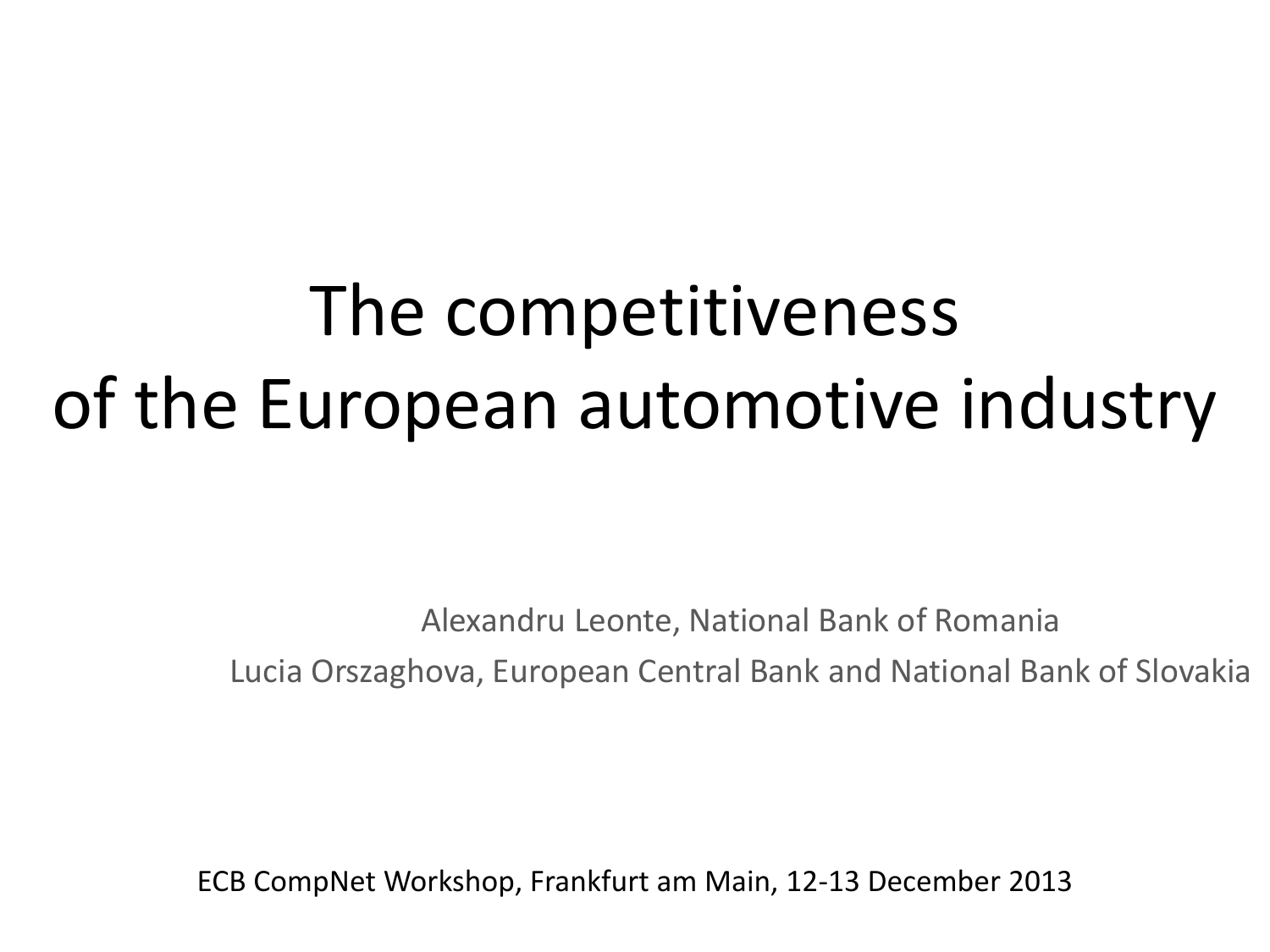# **Motivation #1**

 $\triangleright$  The automotive sector has a high relevance in many European countries, in terms of both output and employment



Source: WIOD, authors' calculations



\*) sector = manufacture of motor vehicles, trailers and semi-trailers

\*\*) values for 2010

Source: Eurostat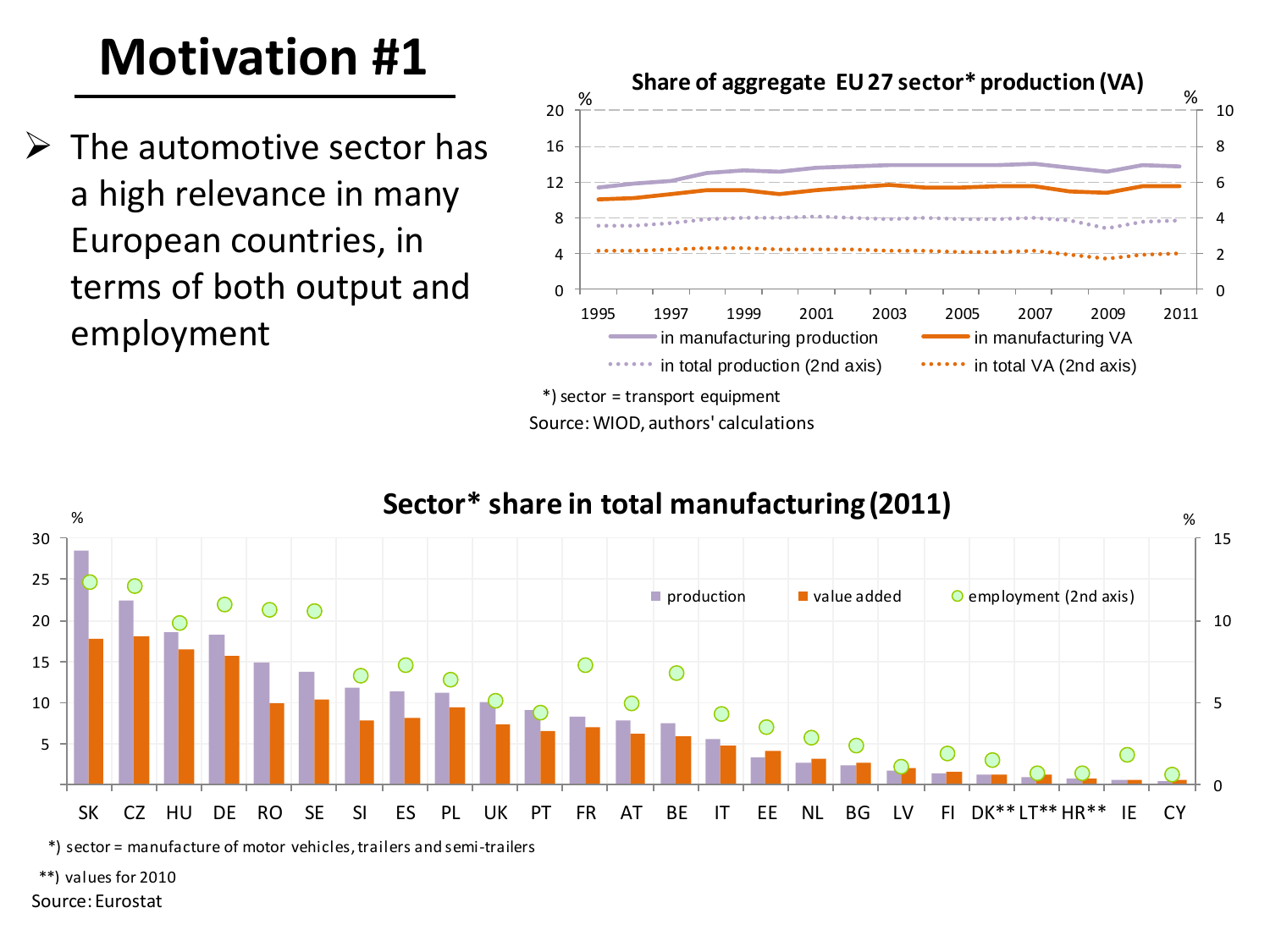# **Motivation #2**

 $\triangleright$  This industry is also relevant for EU countries from an international trade perspective

 $\triangleright$  EU countries are highly representative in world automotive trade



1999 2001 2003 2005 2007 2009 2011



Source: BACII, authors' calculations

0

10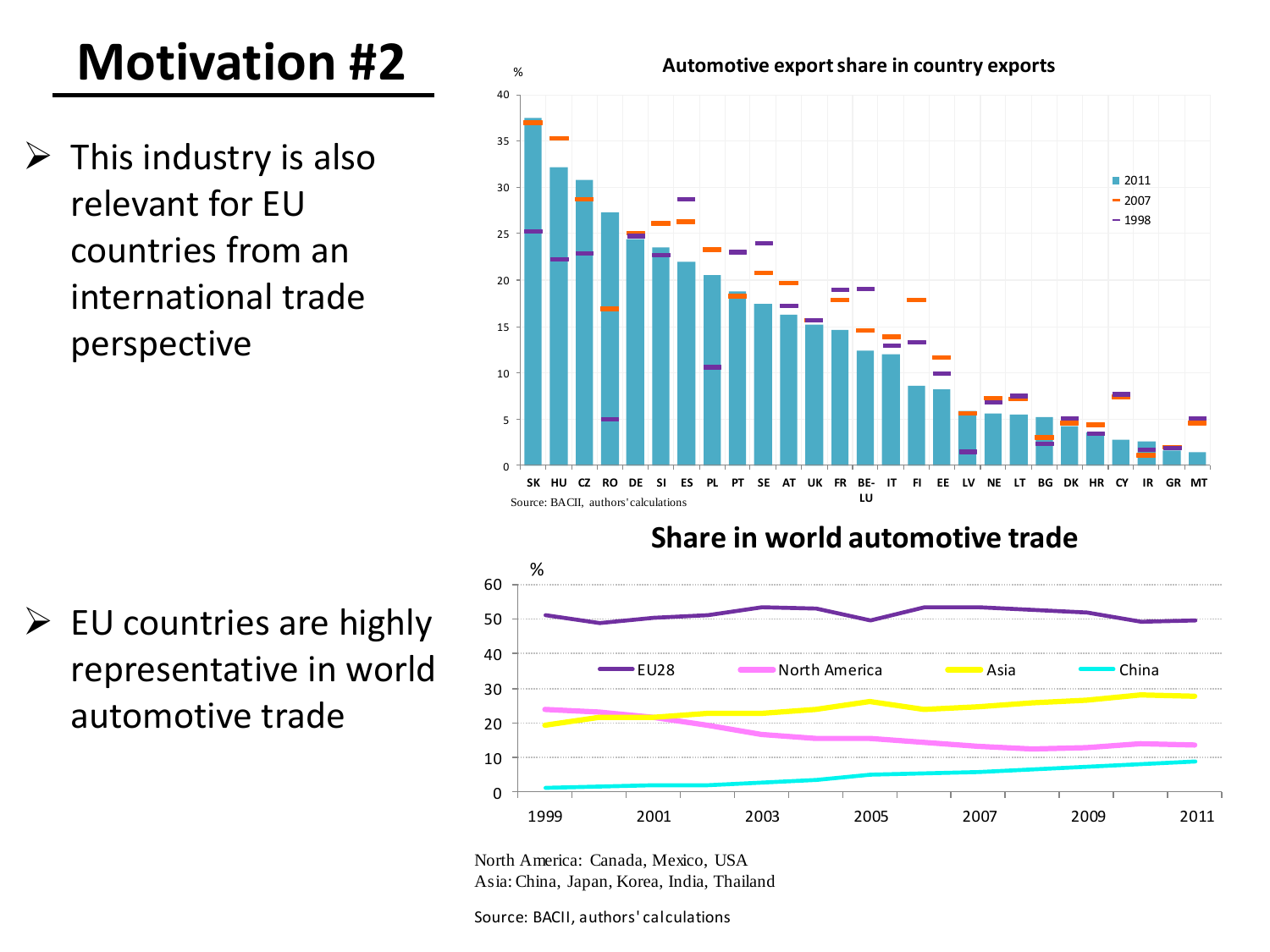#### **The most important automotive exporters (2011): EU countries are included**

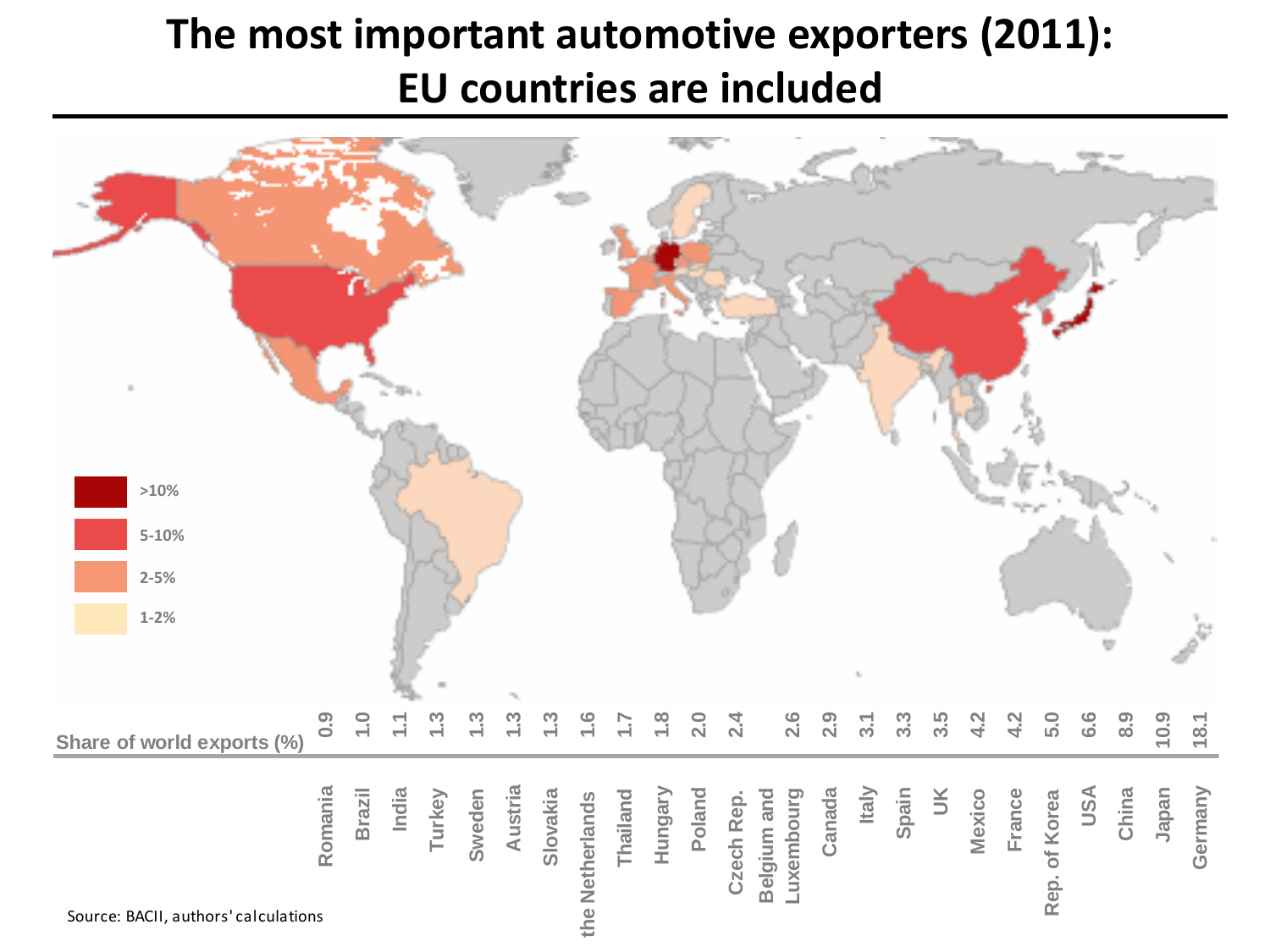## **However, in terms of market share, different patterns appear within the EU**

 $\triangleright$  EU core countries' automotive export share is on a downward path, even if they further account for the bulk of EU automotive exports



Source: BACII, authors' calculations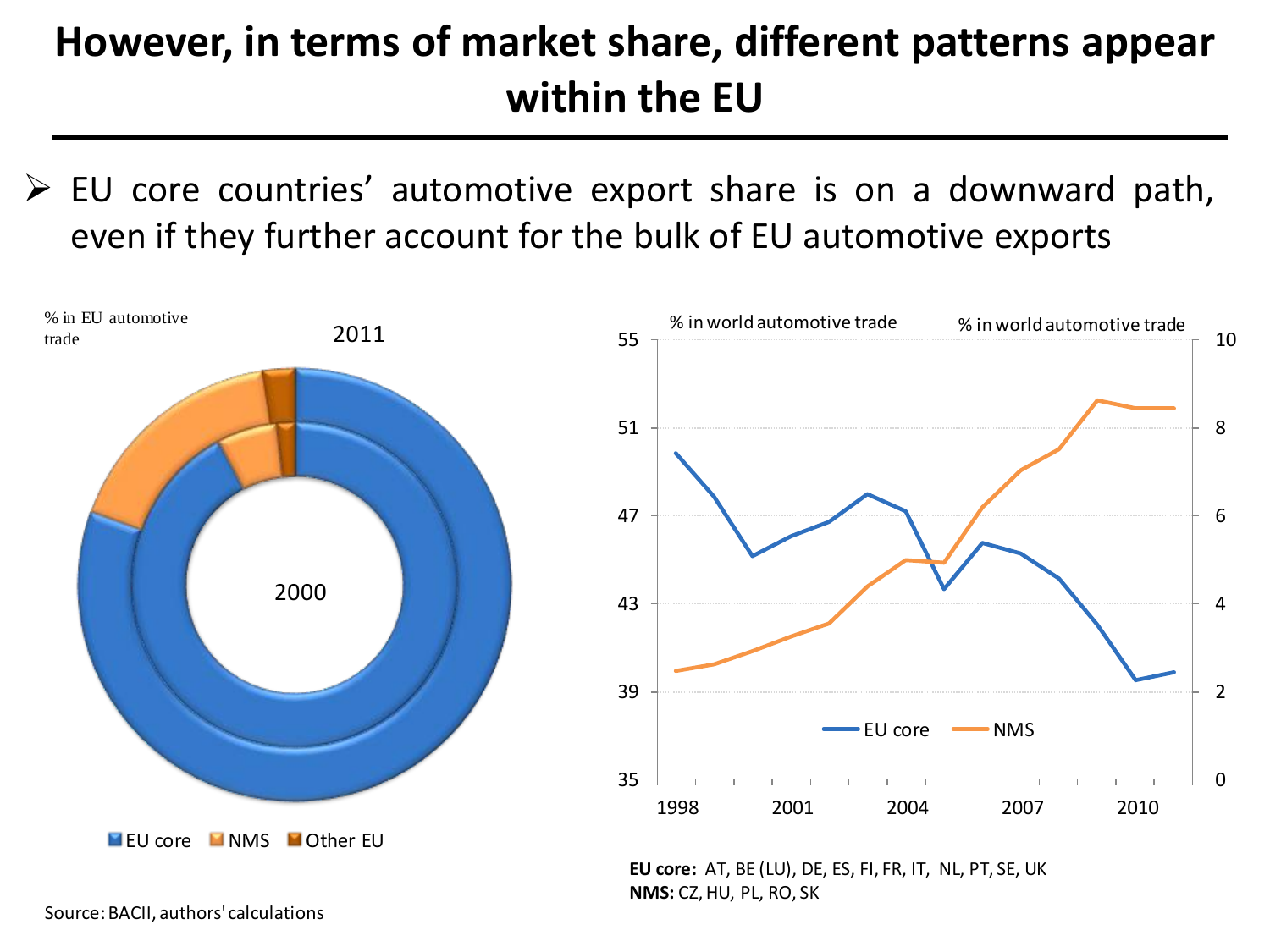## **Moreover, there is some heterogeneity within the EU core group**

 $\triangleright$  Most countries witness market share losses, except for Germany – the main exporter



Source: BACII, authors' calculations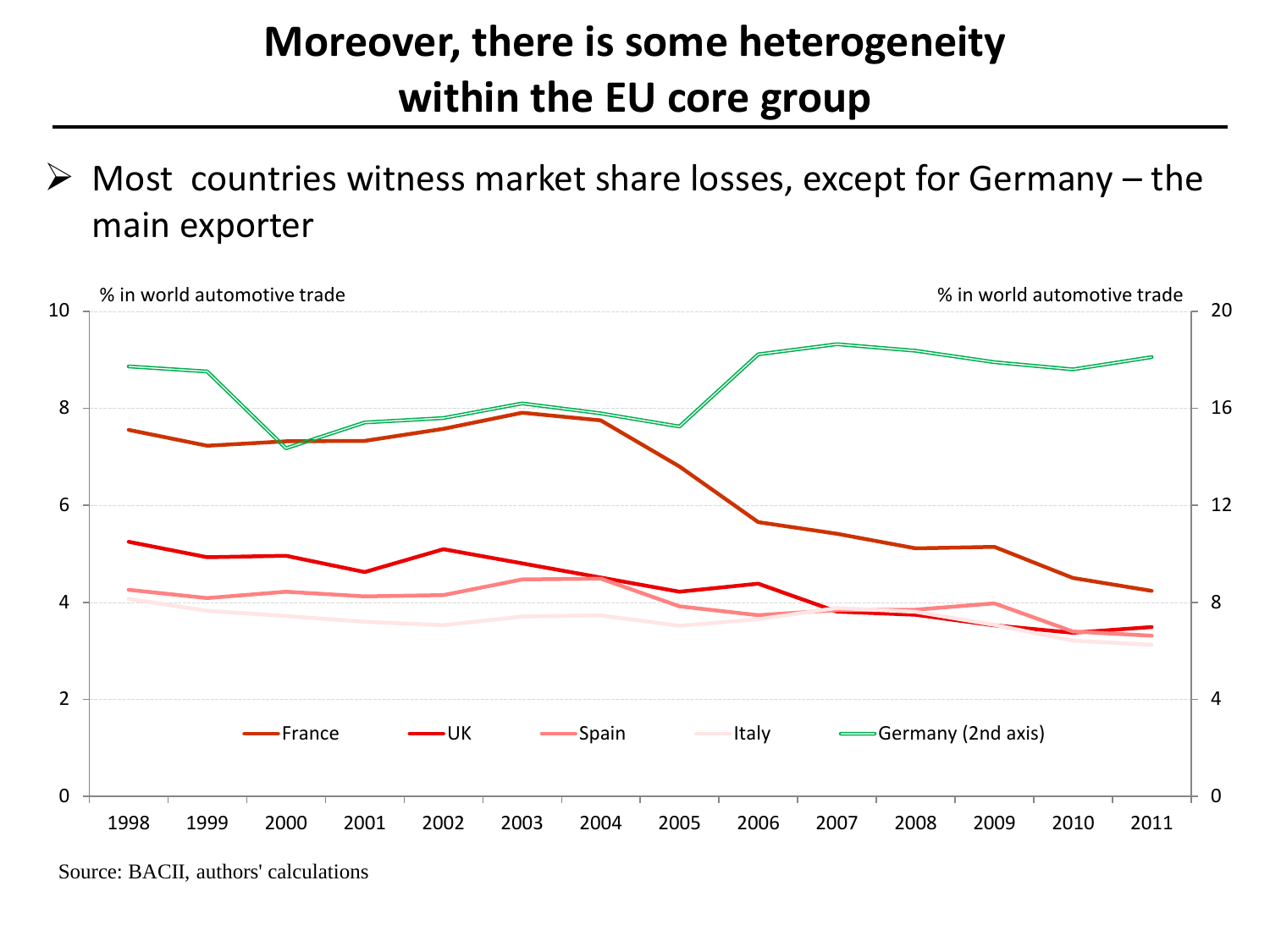# **This evolution is usually associated with outsourcing and externalization of production, as firms are more integrated in GVCs**

- Sturgeon, Van Biesebroeck and Gereffi (2008) and Sturgeon and Van Biesebroeck (2011), among others, discuss the evolution and the main features of international automotive production
- $\triangleright$  di Mauro, Plamper and Stehrer (2013) point out that higher integration of firms into GVCs is often made the culprit of adverse economic developments such as output drop and job shedding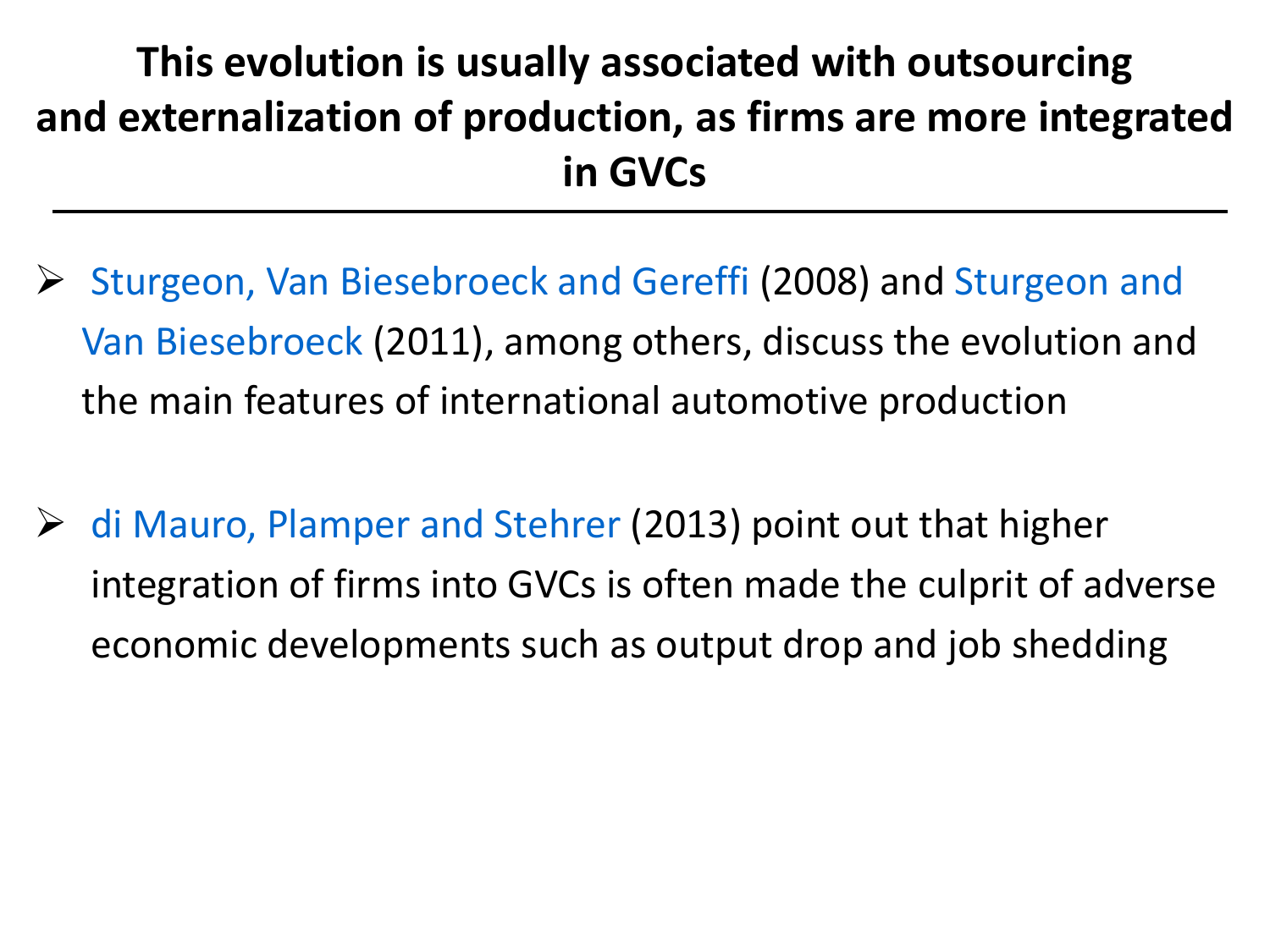- $\triangleright$  We analyze the competitiveness of the European automotive industry, by attempting:
	- $\blacksquare$  to identify the main competitors of the EU automotive exporters, gaining knowledge about the countries that might increase their market share at the expense of the EU core
	- to assess the benefits that countries get from participating in automotive global value chains
- $\triangleright$  In doing so, we heavily build on a number of methodologies that have been discussed / developed / improved in *CompNet* WS 1 and WS 3
- $\triangleright$  Our study consists of two parts a "classical" analysis, based on trade flows, and a "GVC-based" analysis, which takes into account countries' integration into global value chains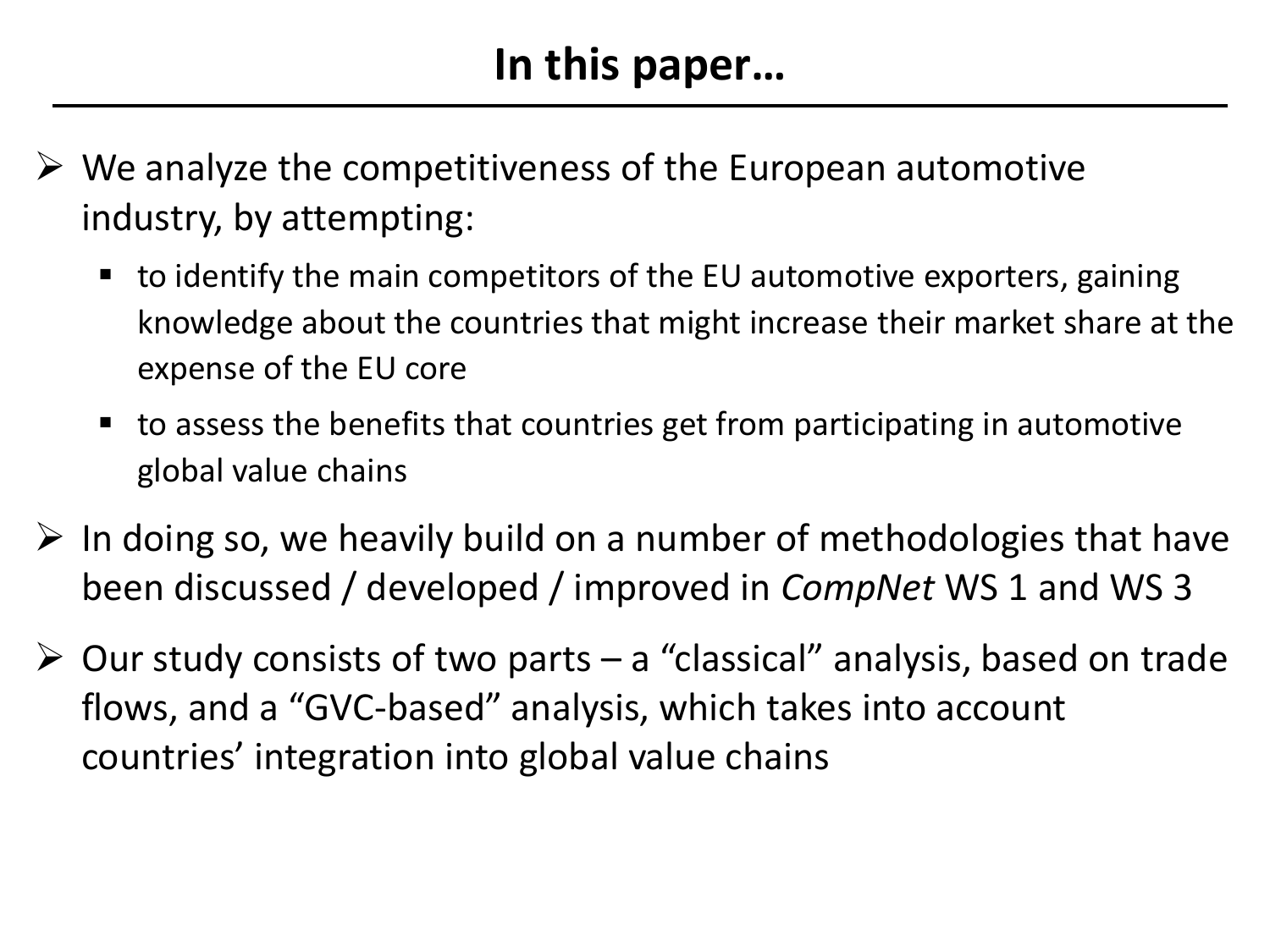#### **I. "Classical" analysis – The competition pressure indicator**

- Benkovskis (2012) uses this methodology to identify Latvia's main competitors
- The pressure exerted by a competitor on a certain country:

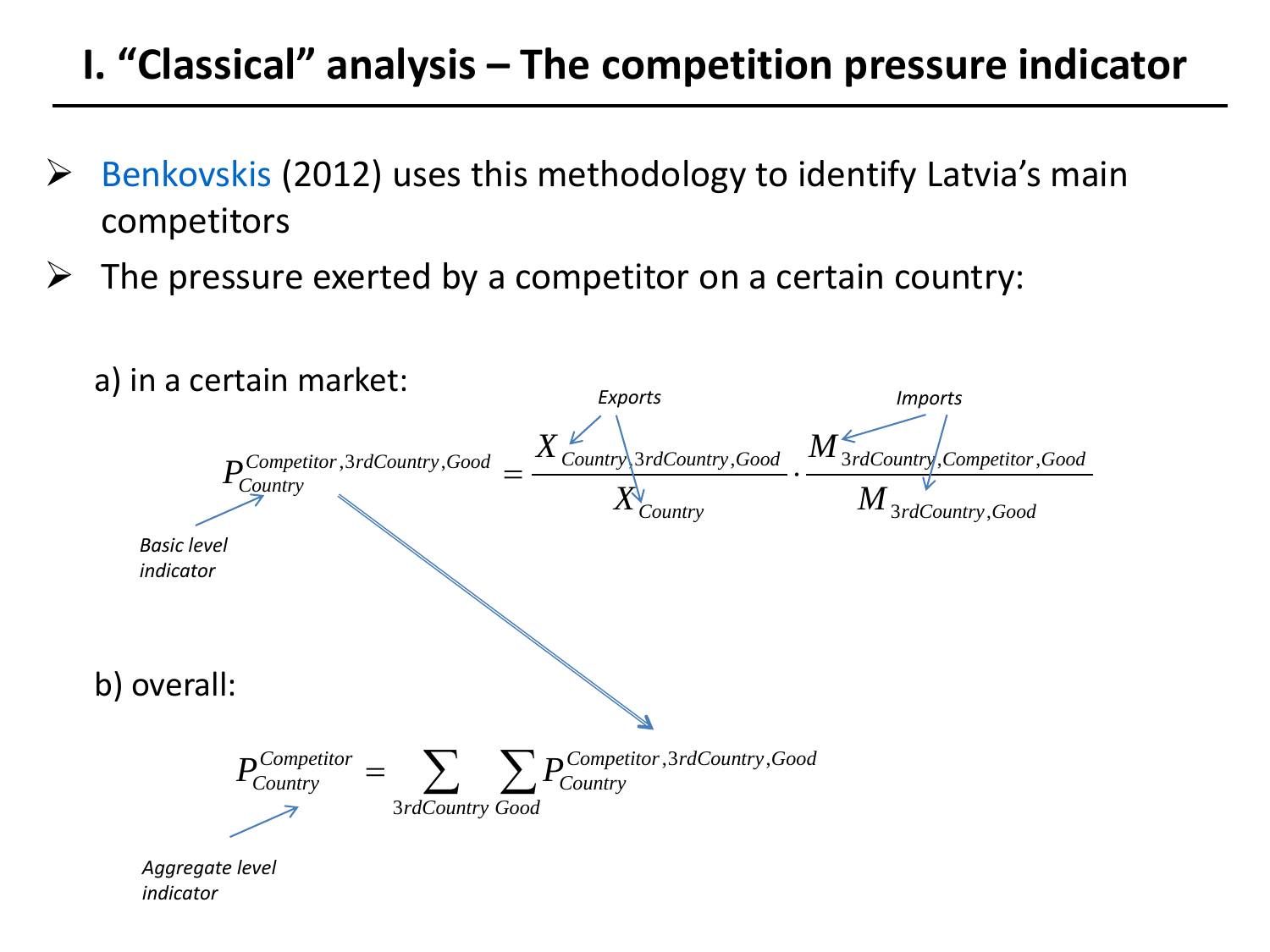#### **Main competitors of EU core (4) countries in the auto sector**



Source: BACII, authors' calculations

- $\triangleright$  EU core countries are seriously competing against each other, yet other groups are also important
- $\triangleright$  Pressure from North America is more acute in Germany and the UK
- $\triangleright$  Pressure from the NMS is more acute in France and Spain
- $\triangleright$  China has been gaining importance as a competitor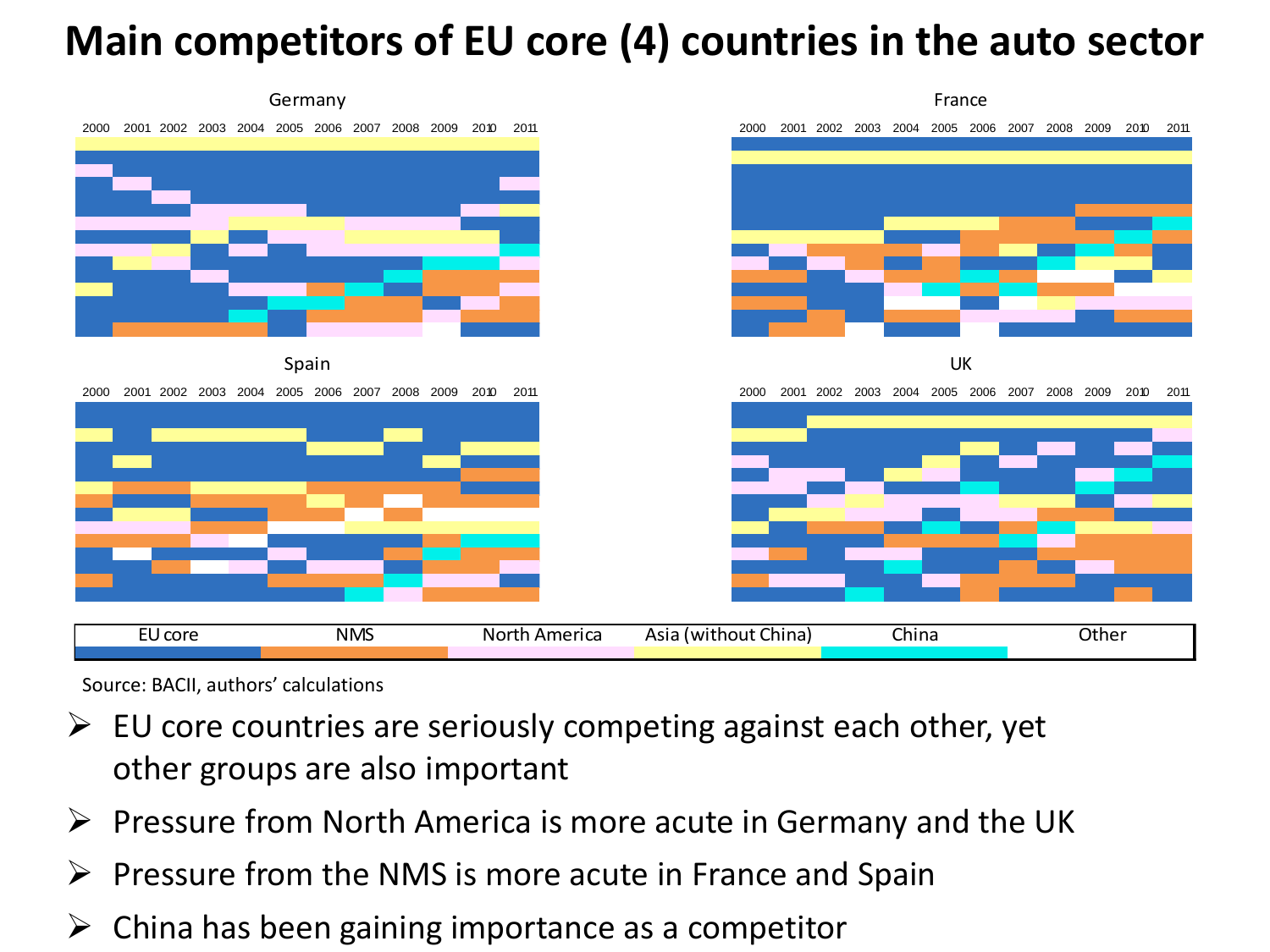#### **Main competitors of NMS (4) countries in the auto sector**



Source: BACII, authors' calculations

- $\triangleright$  The NMS are mainly competing against EU core countries, Asia and each other
- $\triangleright$  Growing pressure from China, very strong in Hungary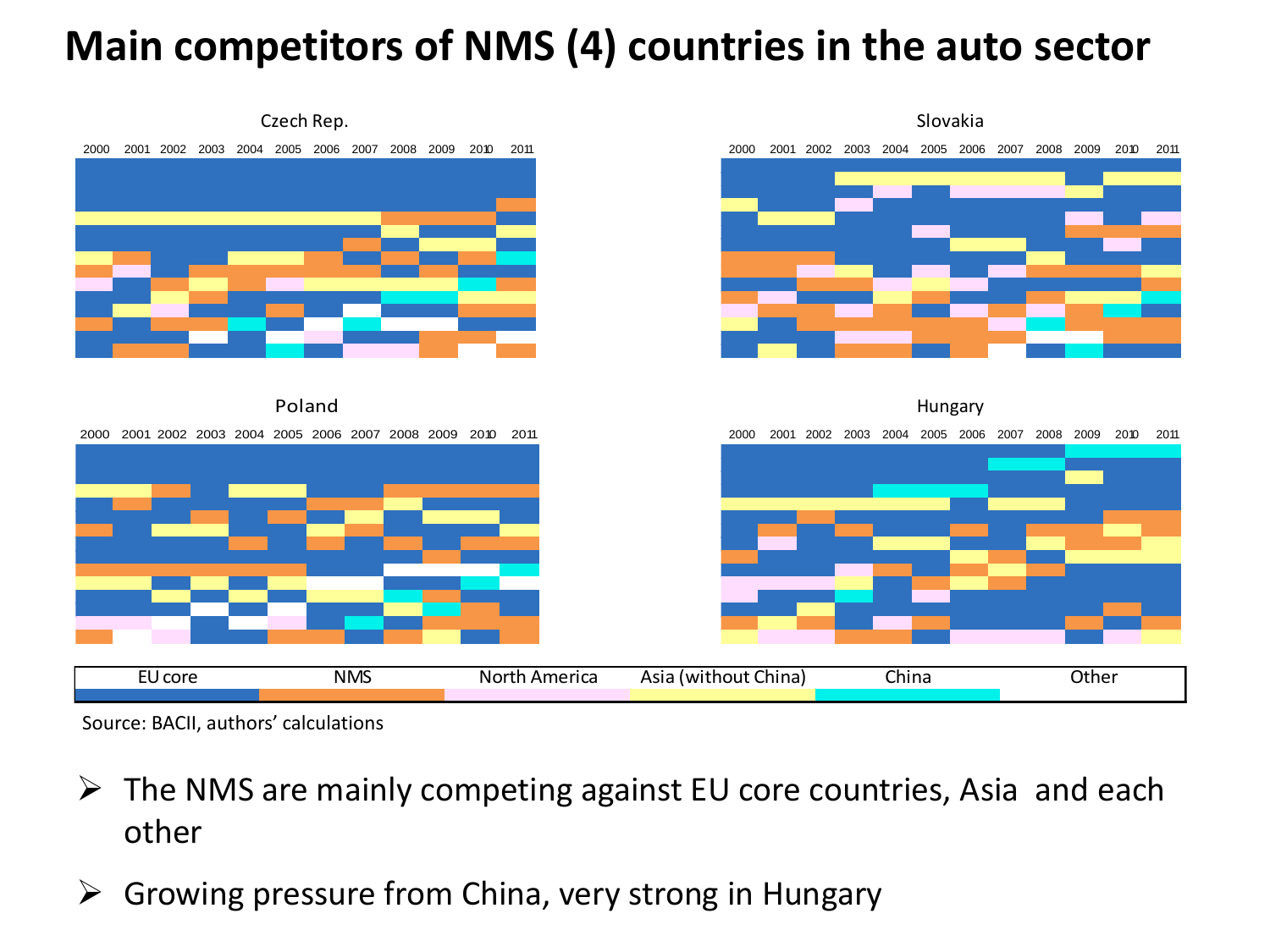#### **Competition pressure analysis – main results**

- $\triangleright$  There is strong intra-EU competition in the automotive sector. An overall conclusion would be that EU countries mainly compete against other EU countries. However, the other groups (especially Asia) also pose significant threats
- $\triangleright$  The increasing importance of the NMS as competitors in the cases of France and Spain suggests a possible market share drain
- $\triangleright$  China's competitor role has been growing over time in all the analyzed countries. The UK (in the EU core (4) group) and Hungary (in the NMS (4) group) face the strongest competition from China
- $\triangleright$  Slovakia has the most "diversified" group of competitors among the NMS (4)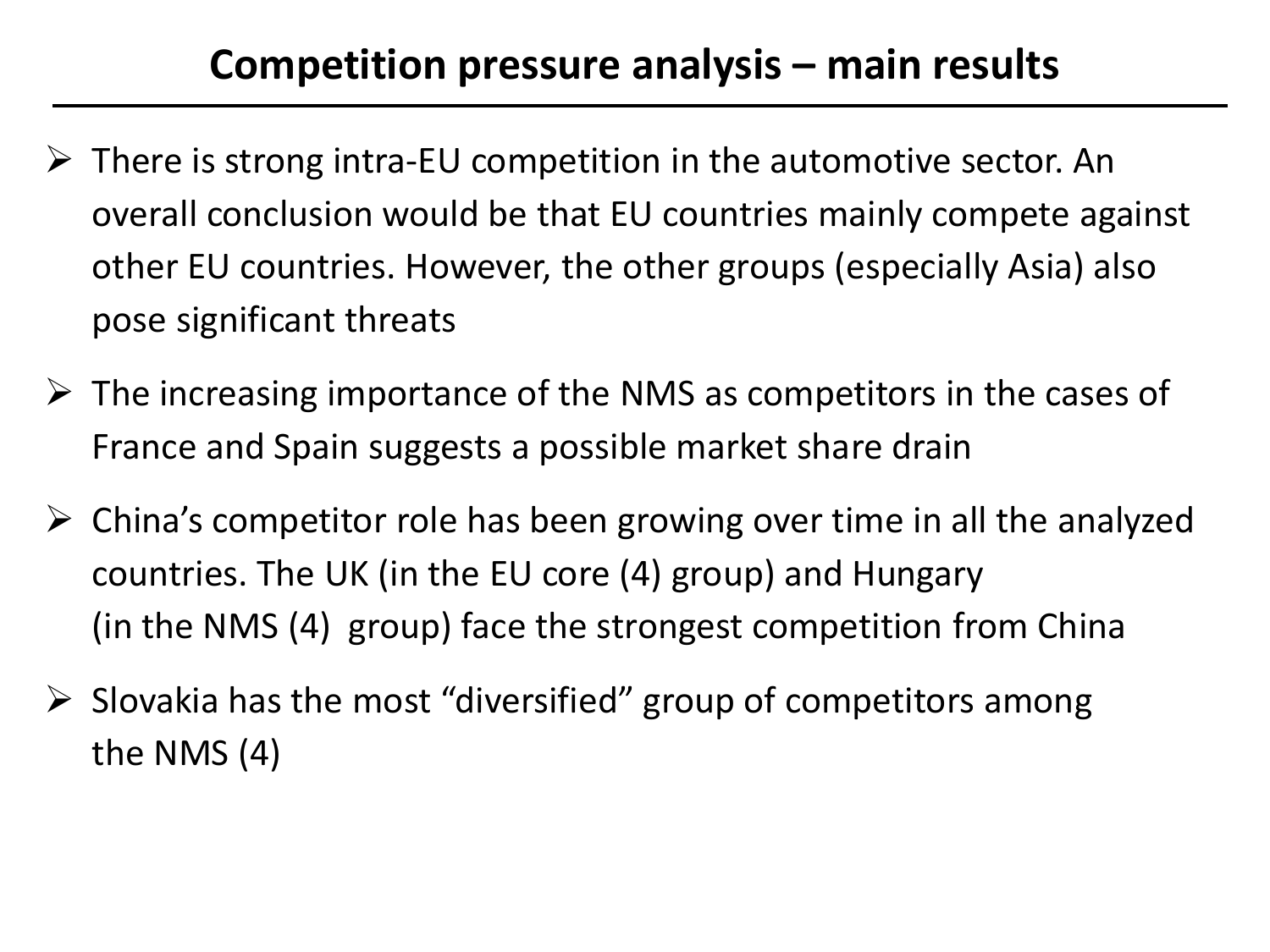#### **II. GVC analysis: focuses on Value Added (VA)**

- $\triangleright$  The link between production and exports, on the one hand, and country benefits (income, jobs), on the other, is *not* 1:1
- $\triangleright$  "The foreign content share in gross exports has almost doubled on average since 1970" (IMF, 2013)
- $\triangleright$  "Increasing fragmentation of production across borders is changing the nature of international competition. As a result, conventional indicators of competitiveness based on gross exports become less informative and new measures are needed" (Timmer et. al, 2013)
- $\triangleright$  "Gross exports as reported in trade statistics may fail to capture the value actually created in an economy by the production of its exports" (Amador, Cappariello and Stehrer, 2013)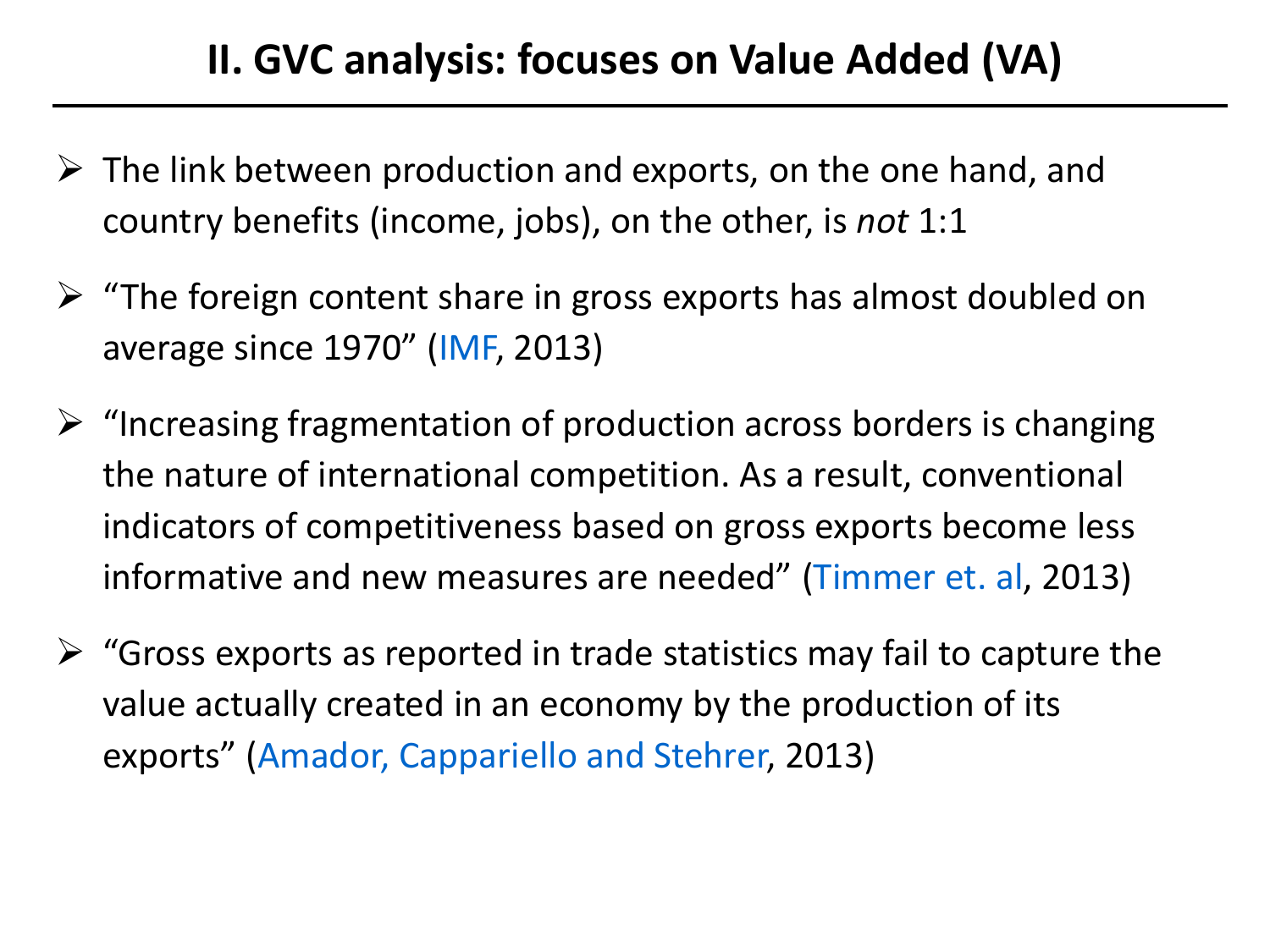#### **Auto industry performance in terms of value added (VA)**

- $\triangleright$  Our goal is to trace the contribution of national and foreign sectors to final goods production in the automotive sector
- $\triangleright$  We rely on the WIOD database, which contains World Input Output Tables, as well as other indicators (see Timmer (2012) for a detailed description)
	- 40 economies (EU27 + other 13 countries) + rest of the world
	- 35 sectors per economy, our focus is on the *transport equipment* sector (aggregation of *manufacture of motor vehicles, trailers and semi-trailers –* NACE 1.1 code 34 *–* and *manufacture of other transport equipment –* NACE 1.1 code 35)
- Input-Output Analysis methodology (Timmer et al., 2013)

$$
y_i(s) = \sum_{j=1}^{41} f_{ij}(s) + \sum_{j=1}^{41} \sum_{t=1}^{35} m_{ij}(s, t)
$$
  
Output of sector *s* Final good in intermediate  
in country *i* country *j* good for sector *t*  
in country *j*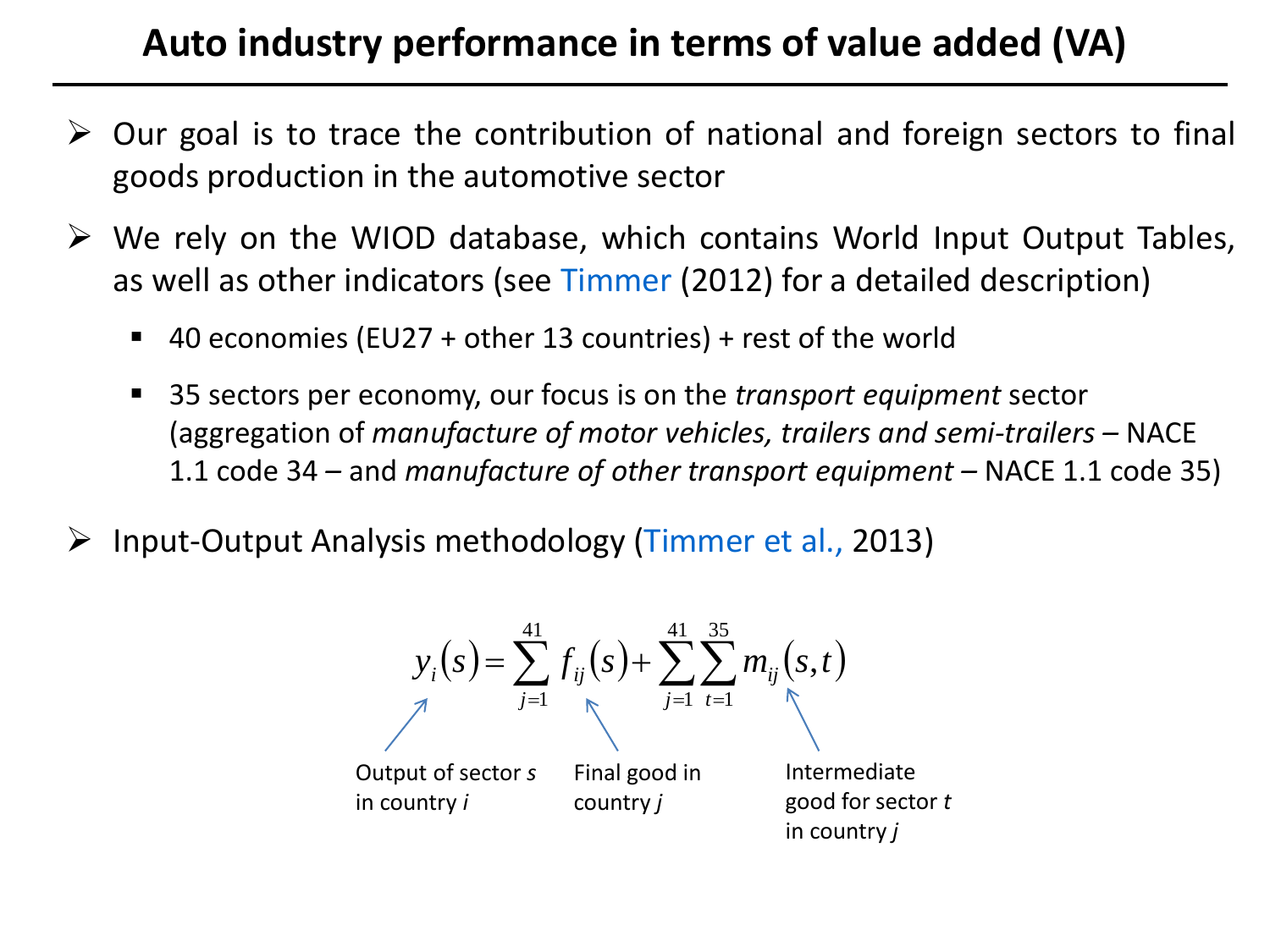Switching to matrix use:

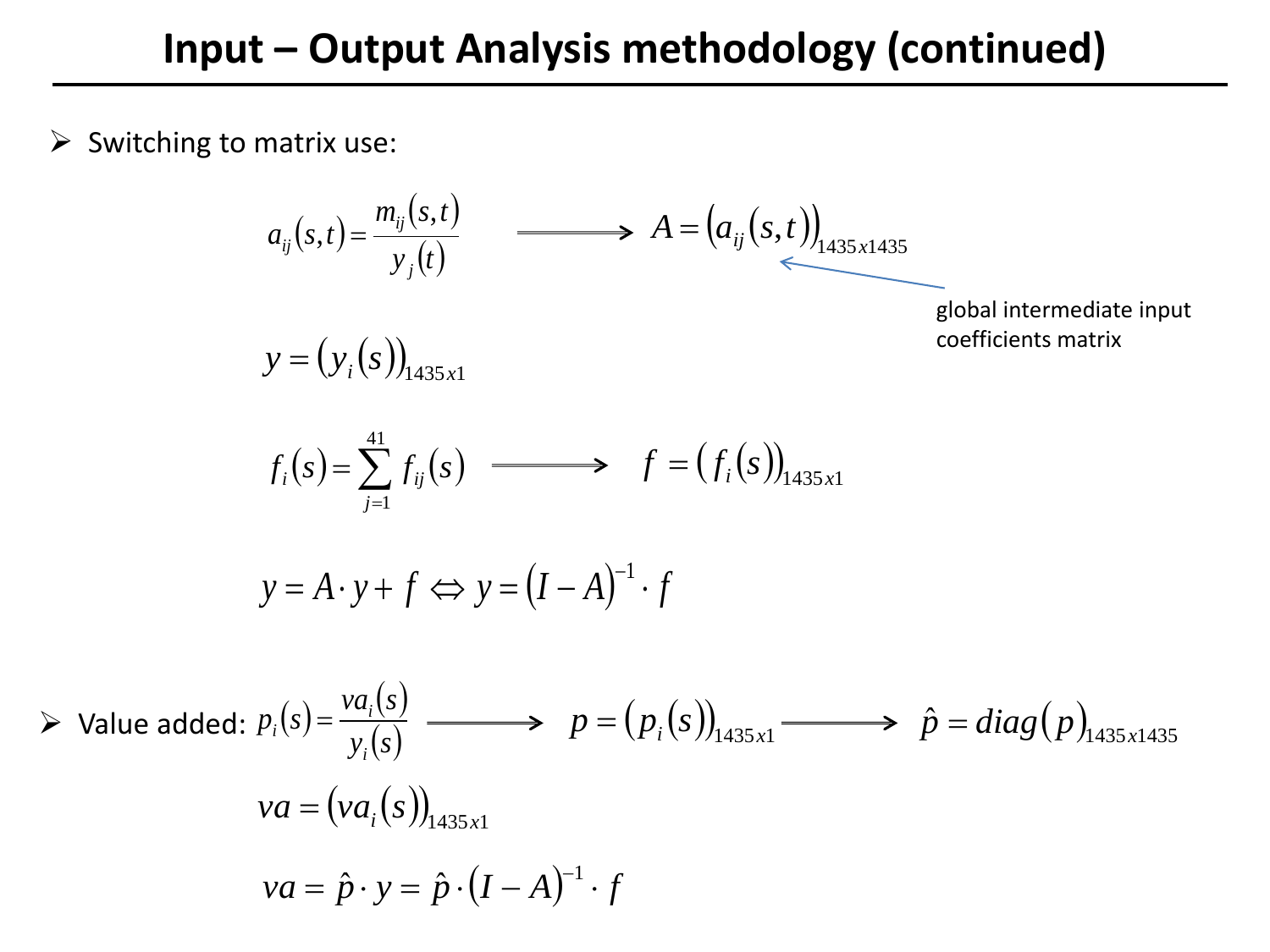**Despite diminishing automotive market shares, national VA in the main EU core automotive exporters is larger than in most NMS** 

**EU core (5)**

**NMS**



Source: WIOD, authors' calculations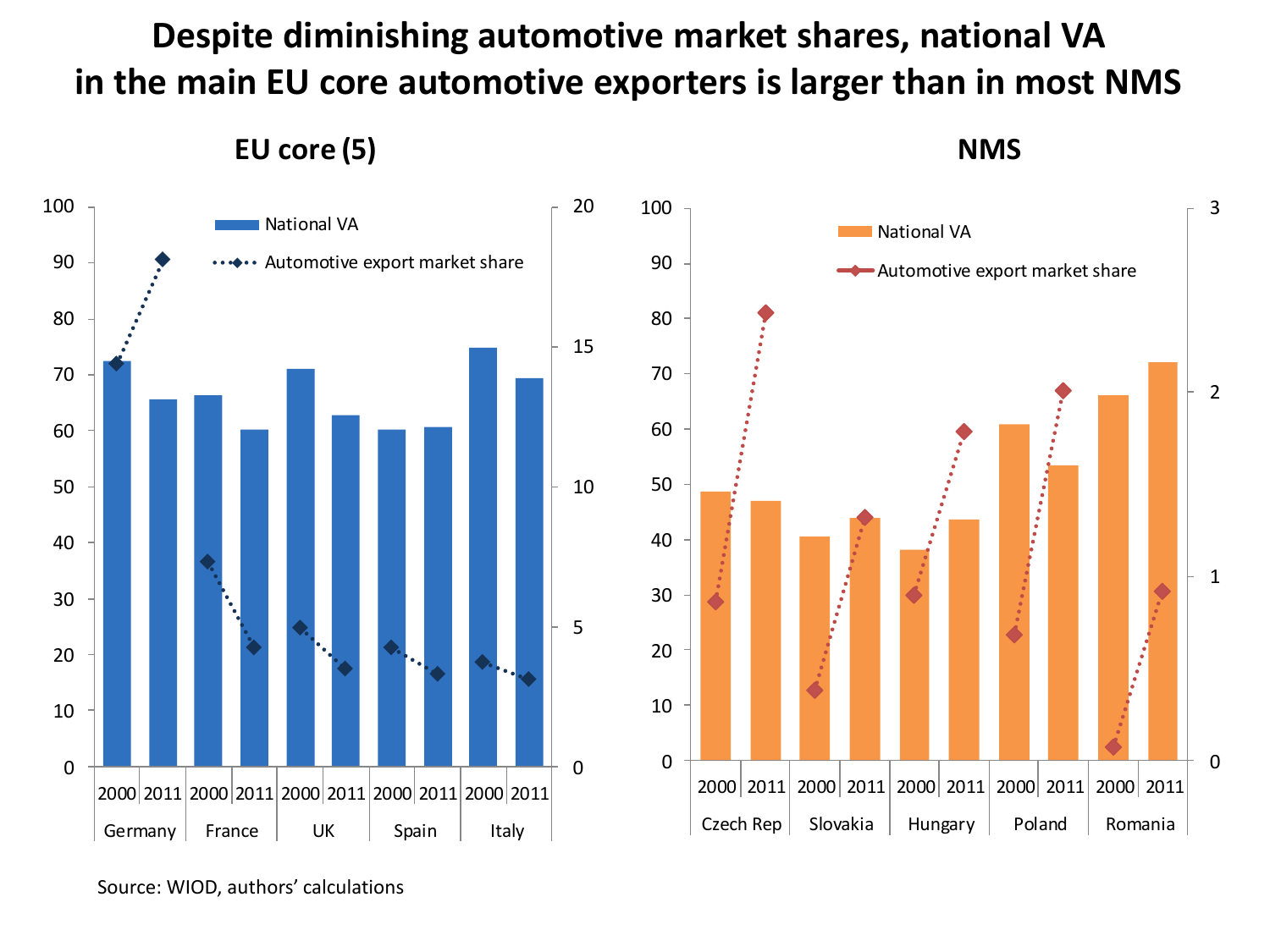# **Negative correlation between export performance and national VA in the automotive sector in the EU countries…** |<br>50<br>|



Oy: Country automotive exports, share in total country exports, from 2000 to 2011

Country sample: BE (LU), CZ, DE, EE, ES, FR, IT, CY, HU, AT, PL, PT, RO, SI, SK, FI, SE, UK Source: BACII, WIOD, authors' calculations

…which is induced by the NMS group

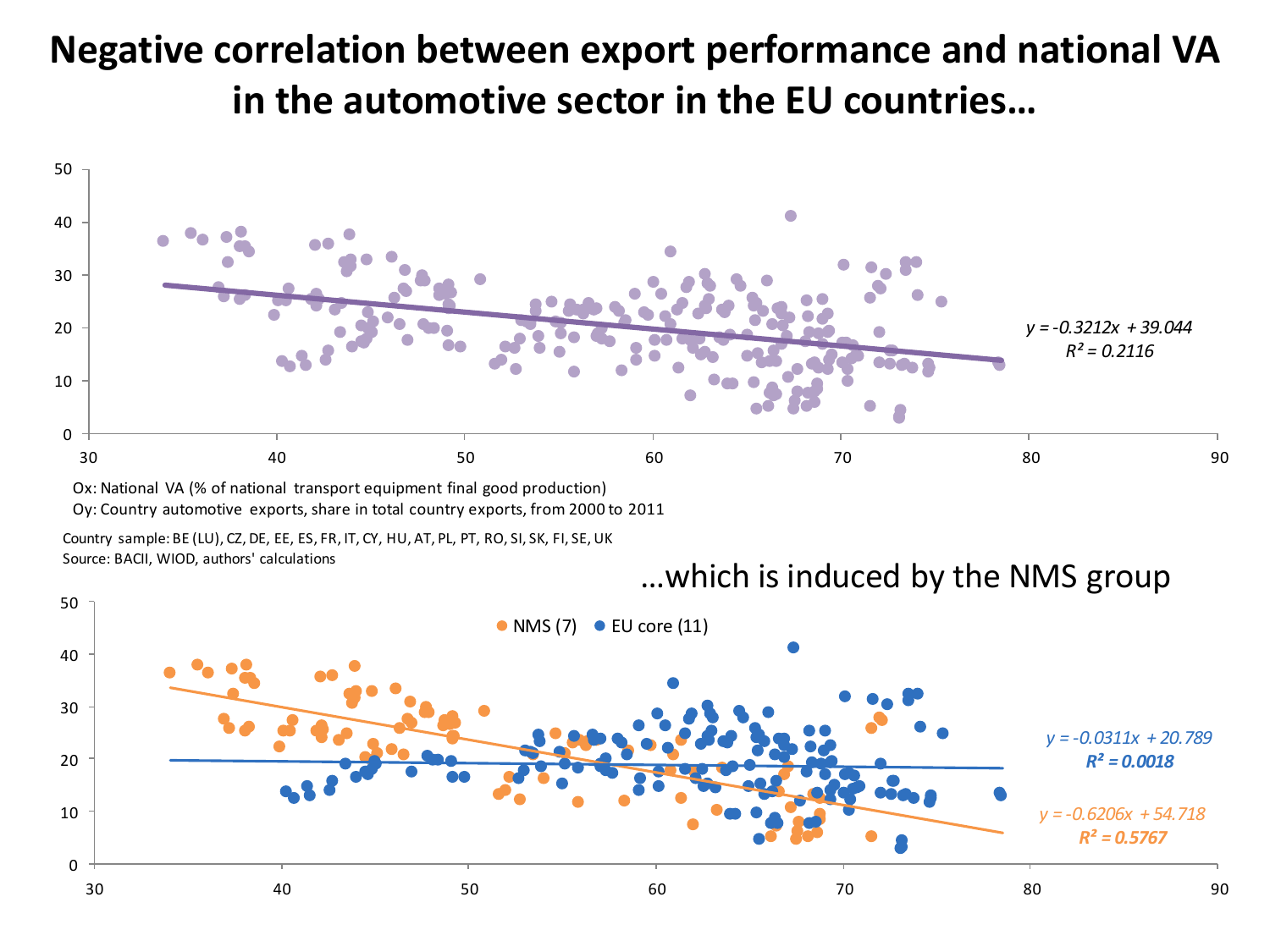### **Automotive industry performance from the perspective of GVC income and GVC jobs**

- $\triangleright$  GVC income and GVC jobs are direct measures of the benefits arising from participation in a global value chain
- $\triangleright$  GVC income refers to the compensations received by production factors
- $\triangleright$  GVC income = Compensation of L + Compensation of K
- $\triangleright$  Similar data source and methodology as in the case of VA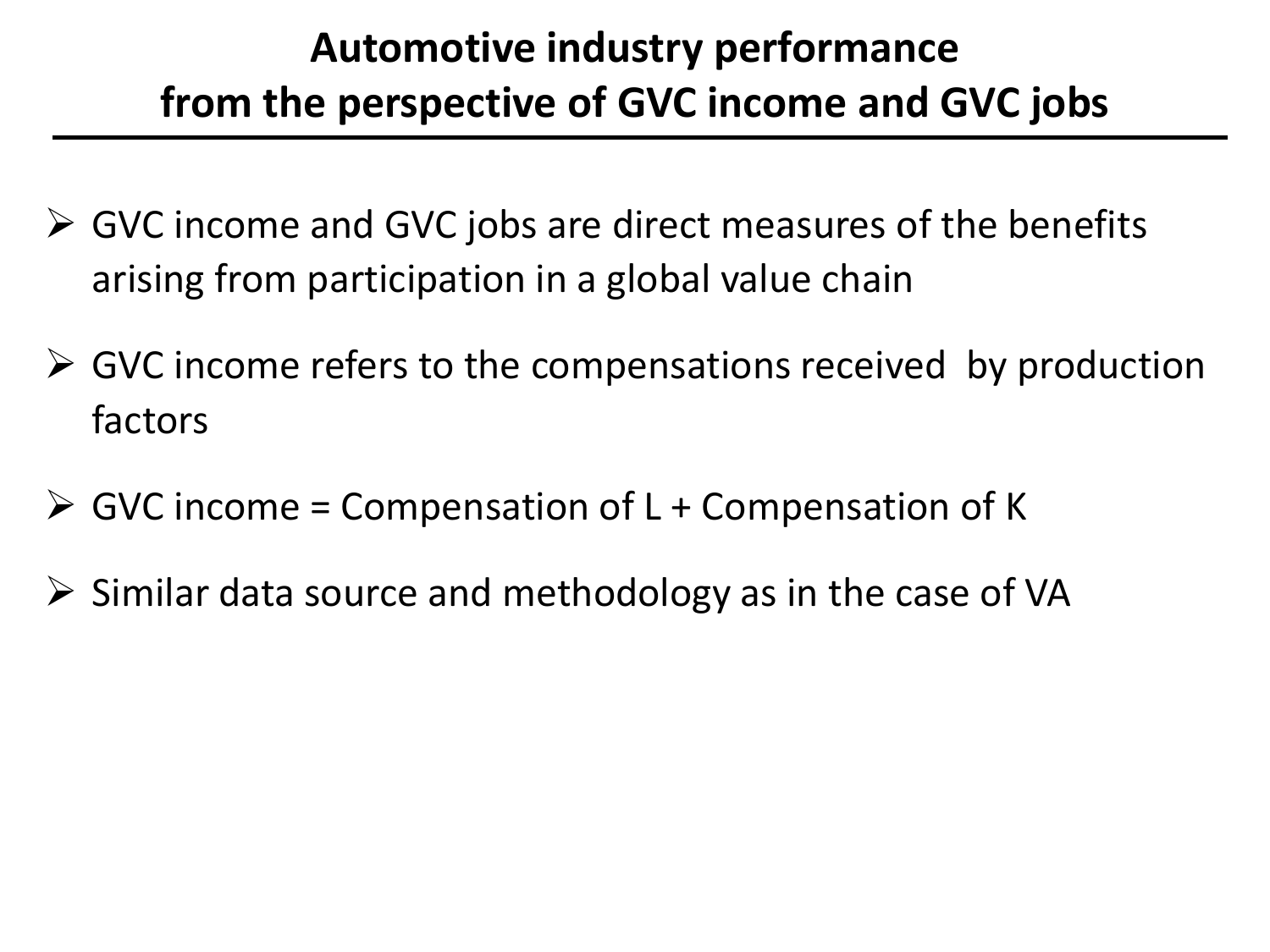#### **Low values of GVC income in some countries of the NMS group**



 $\triangleright$  In all cases, most of the GVC income is kept within the EU

 $\triangleright$  EU countries are competing against each other for GVC income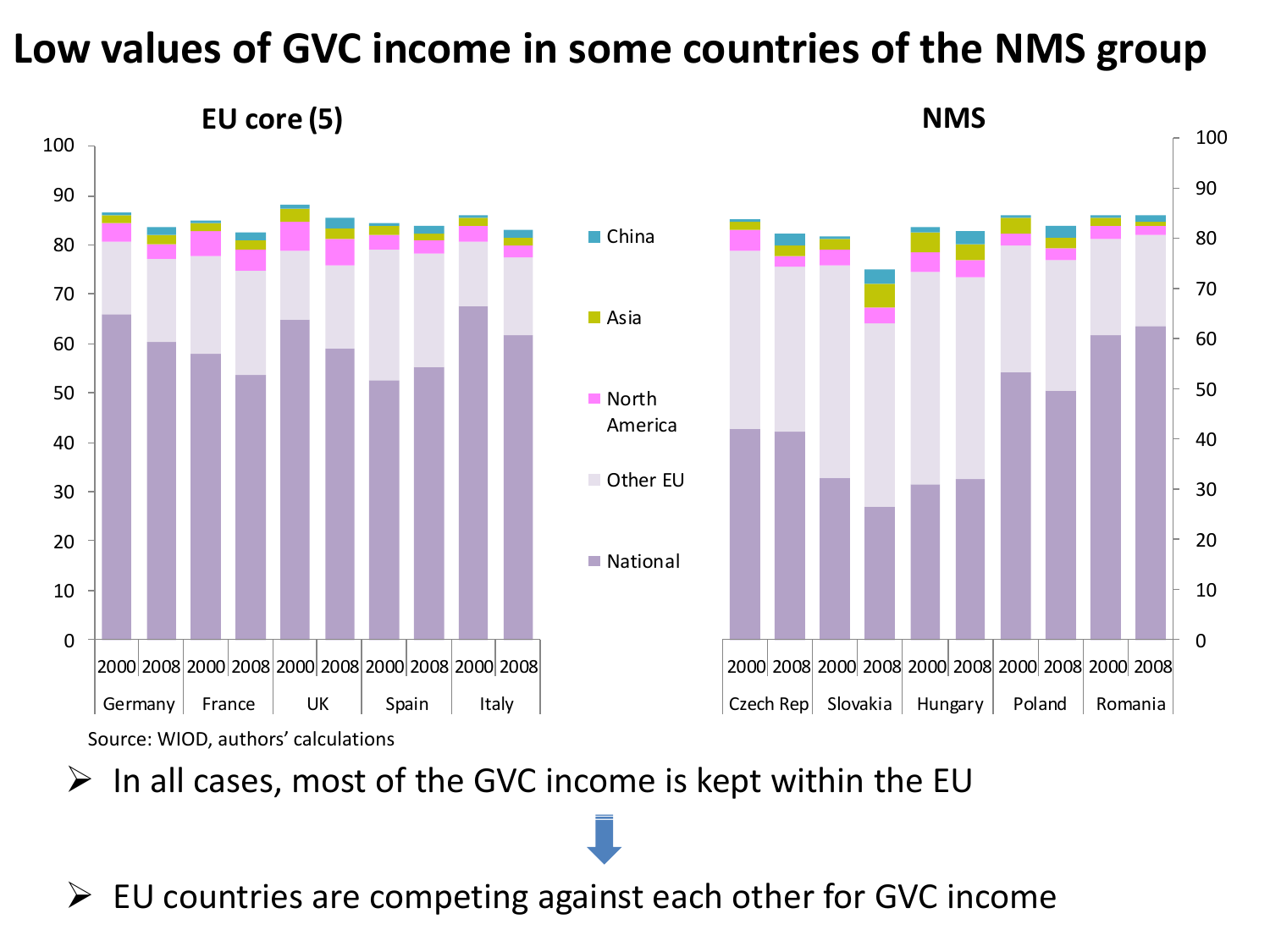## **In terms of jobs, China seems to be an important benefactor of production externalization**



 $\triangleright$  However, lack of correlation with GVC income evolution suggests specialization in low-skilled jobs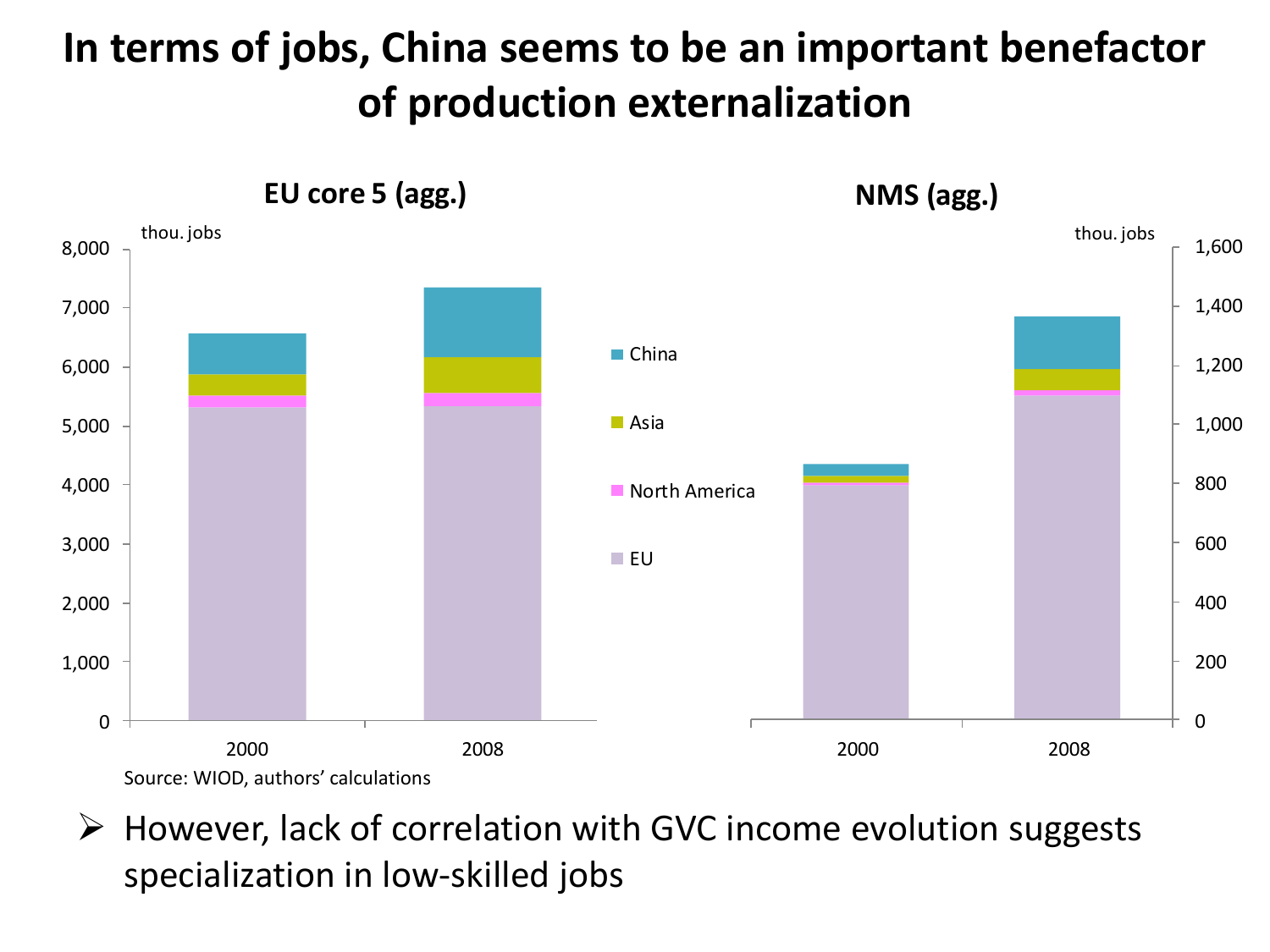#### **GVC integration analysis – main results**

- $\triangleright$  Despite worsening market shares, the weight of national VA in total VA for the countries in the EU core 5 is higher on average than in the EU NMS group
- $\triangleright$  In the case of the NMS, a good export performance is negatively correlated with national VA (relative to total VA)
- $\triangleright$  For the NMS, the higher the market share, the smaller the ratio between country benefits, on the one hand, and production and exports, on the other
- $\triangleright$  Most of GVC income is being kept within the EU, which means that EU countries are competing against each other
- $\triangleright$  The number of Chinese jobs associated with the EU automotive production has risen, but Chinese GVC income is still reduced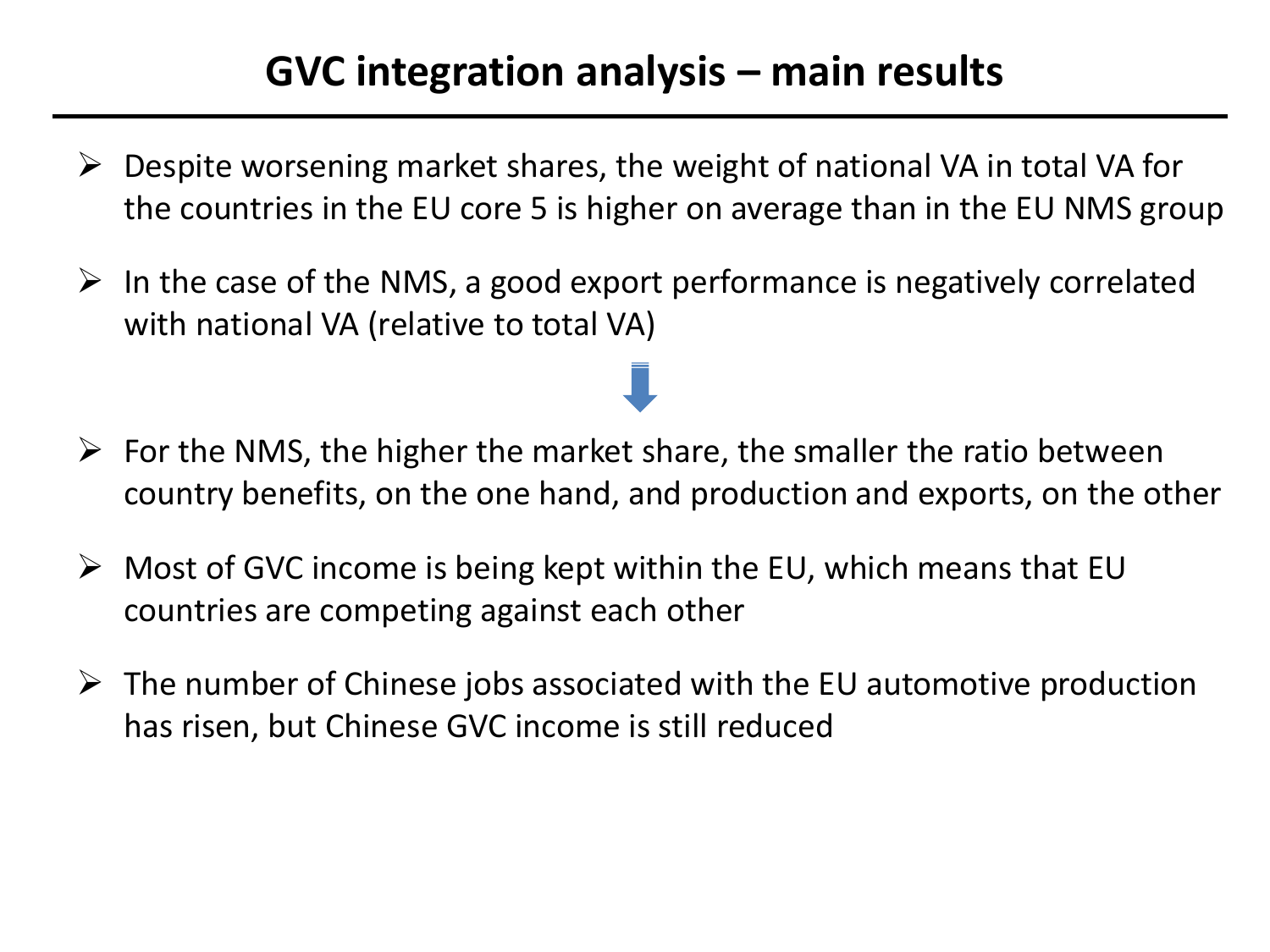- $\triangleright$  EU countries are mainly in competition with each other in the automotive industry. There is a possible drain of market share between some states of the EU core and some NMS
- $\triangleright$  Good export performance (in the case of NMS) may constitute a sign for a reduced ratio between national and total VA
- $\triangleright$  China's importance as a competitor has been growing. It has gained a consistent number of jobs from participating in the European automotive GVCs, however, the lack of correlation with GVC income suggests that these jobs are low-skilled
- $\triangleright$  Further research relies on fully exploiting the CompNet WS 1 and WS 3 indicators, as well as the potential of the WIOD database